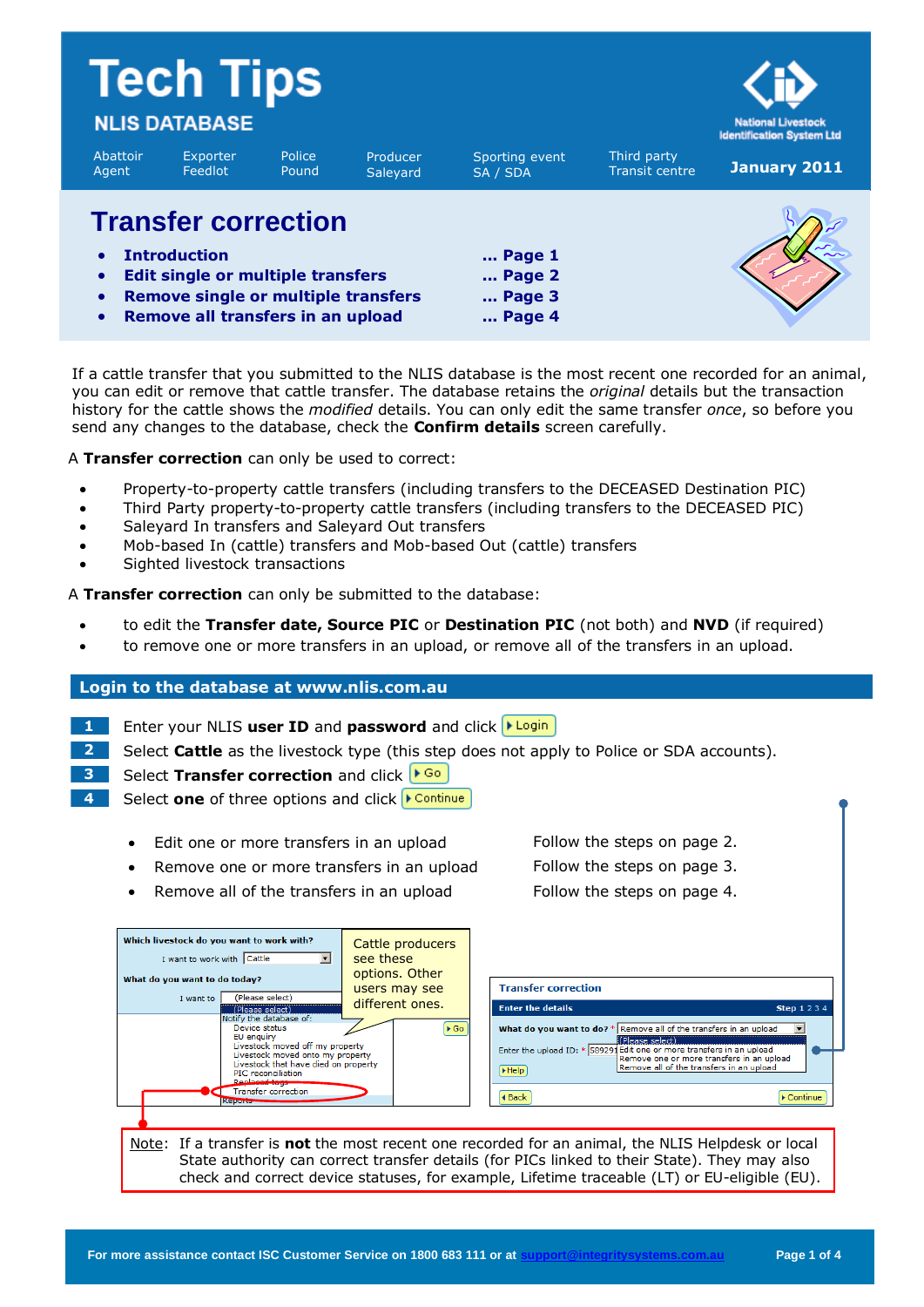## **Edit single transfer (Edit item)**

To replace details for one or more items in the upload, use the **Edit item** option.

- **1** Click the **Edit item** link for the transfer (device) that you want to correct.
- **2** Edit details in the appropriate fields.
- **3** Click Fubmit to proceed or click **Figure 2** to return to the previous screen.
- **4** Repeat **Steps 1-3** above if you want to edit another **single** item.
- **5** When you finish editing, click **Following** to see the **Confirm details** screen.
- **6** Click **E** Click **o** Click to proceed or click **f** and to change the details.
- **7** Retain the **Upload ID** notified by the database as a record of the transaction.

## **Edit multiple transfers (Edit selected items)**

To replace the **same** details for multiple items, use the **Edit selected items** option. For example, if the Destination PIC was wrong for all devices in an upload, you can edit the PIC for all the devices at once.

- **1** Tick **Ø** items to edit or click **I** Select all to tick all the devices on the screen.
- **2** Click **Edit selected items** to display the **Edit selected items** window.
- **3** Edit details in the appropriate fields.
- **4** Click **F** Submit to proceed or click **F** Cancel to return to the previous screen.
- **5** When you finish editing, click **D** Continue to see the **Confirm details** screen.
- **6** Click **F** Click **o** Click to proceed or click **4** Back to change the details.
- **7** Retain the **Upload ID** notified by the database as a record of the transaction.

|                |                |                                                               | <b>Transfer correction</b>                                                                                                                                                     |                                                                               |                               |            |                 |             |                                                                    |                                |  |
|----------------|----------------|---------------------------------------------------------------|--------------------------------------------------------------------------------------------------------------------------------------------------------------------------------|-------------------------------------------------------------------------------|-------------------------------|------------|-----------------|-------------|--------------------------------------------------------------------|--------------------------------|--|
|                |                |                                                               |                                                                                                                                                                                |                                                                               |                               |            |                 |             |                                                                    |                                |  |
|                |                |                                                               | <b>Correct your selected transfers</b><br><b>Step 1 2 3 4</b>                                                                                                                  |                                                                               |                               |            |                 |             |                                                                    |                                |  |
|                |                |                                                               | The following livestock were transferred by upload ID: 5892911.<br>Which transfers do you want to edit?                                                                        |                                                                               |                               |            |                 |             |                                                                    |                                |  |
|                |                |                                                               |                                                                                                                                                                                |                                                                               |                               |            |                 |             |                                                                    |                                |  |
|                |                |                                                               | Select the transfers you want to correct as a group from the following list and<br>then click 'Edit selected items'. To change an individual transfer click on 'Edit<br>item'. |                                                                               |                               |            |                 |             |                                                                    |                                |  |
|                |                |                                                               | different list of transfers.                                                                                                                                                   | Click 'Continue' when you have finished. Click 'Back' if you want to select a |                               |            |                 |             |                                                                    |                                |  |
|                |                |                                                               | $\blacktriangleright$ Help                                                                                                                                                     |                                                                               |                               |            |                 |             |                                                                    |                                |  |
|                |                | Displaying items 1 - 20 of 50.<br>Number of selected items: 2 |                                                                                                                                                                                |                                                                               |                               |            |                 |             |                                                                    |                                |  |
|                |                | Visual number (NLISID)                                        |                                                                                                                                                                                | Electronic number (RFID)                                                      | <b>Transfer date</b>          | Source PIC | Destination     |             | NVD/Waybill                                                        | Edit                           |  |
| $\mathbf{1}$   | E              | 3EGAH005XBB02582                                              |                                                                                                                                                                                | 982 000057936268                                                              | 02/06/2008                    | NB553346   | <b>EUSY2650</b> |             | 412368                                                             | Edit item                      |  |
| $\overline{2}$ | г              | NA511865XBA00239                                              |                                                                                                                                                                                | 982 000046792744                                                              | 02/06/2008                    | NB553346   | <b>EUSY2650</b> |             | 412368                                                             | <b>Edit item</b>               |  |
| 3              | $\Box$         | NB090177XBB05957                                              |                                                                                                                                                                                | 982 000078714624                                                              | 02/06/2008                    | NA511865   | <b>EUSY2650</b> |             | 412368                                                             | <b>Edit item</b>               |  |
| 4              | M              | NB121244XBA00032                                              |                                                                                                                                                                                | 982 000040208211                                                              | 02/06/2008                    | NB553346   | <b>EUSY2650</b> |             | 412368                                                             | Edit item                      |  |
| 5              | $\Box$         | NB486809XBA00310                                              |                                                                                                                                                                                | 982 000045164155                                                              | 02/06/2008                    | NB553346   | <b>EUSY2650</b> |             | 412368                                                             | Edit item                      |  |
| 6              | п              | NB552351LBA00018                                              |                                                                                                                                                                                | 951 000004001327                                                              | 02/06/2008                    | NB552351   | <b>EUSY2650</b> |             | 3730258                                                            | Edit item                      |  |
| $\overline{7}$ | $\Box$         | NB552351LBA00019                                              |                                                                                                                                                                                | 951 000004001082                                                              | 02/06/2008                    | NB552351   | <b>EUSY2650</b> |             | 3730258                                                            | <b>Edit item</b>               |  |
| 8              | г              | NB552351LBA00020                                              |                                                                                                                                                                                | 951 000004001917                                                              | 02/06/2008                    | NB552351   | <b>EUSY2650</b> |             | 3730258                                                            | Edit item                      |  |
| 9              | г              | <b>NR552351LBA00042</b>                                       |                                                                                                                                                                                | 951 000004002379                                                              | 02/06/2008                    | NB552351   | <b>EUSY2650</b> |             | 2720259                                                            | Edit iter                      |  |
| 10             | $\Box$         | After you click                                               |                                                                                                                                                                                | 00004001704                                                                   | 02/06/2008                    | NB552351   | EU              |             | To search for specific                                             |                                |  |
| 11             | $\Box$         | <b>Submit, edited rows</b>                                    |                                                                                                                                                                                | 00004000479                                                                   | 02/06/2008                    | NB552351   | EU              |             | items, click Filter by,                                            |                                |  |
| 12             | $\Box$         | appear orange and                                             |                                                                                                                                                                                | 00004003337                                                                   | 02/06/2008                    | NB552351   | EU              |             | follow steps 1-2 on                                                |                                |  |
| 13             | $\Box$         | show the new                                                  |                                                                                                                                                                                | 004003336                                                                     | 02/06/2008                    | NB552351   | EU              |             | the Filter screen and                                              |                                |  |
| 14             | п              | transfer details.                                             |                                                                                                                                                                                | 02998                                                                         | 02/06/2008                    | NB552351   | EU              |             | then click <b>Apply.</b>                                           |                                |  |
| 15             | $\Box$         |                                                               |                                                                                                                                                                                | 20002                                                                         | 02/06/2008                    | NB552351   | EU              |             |                                                                    |                                |  |
| 16             | п              | NB552351LBA00263                                              |                                                                                                                                                                                | 951 000004001436                                                              | 02/06/2008                    | NB552351   | <b>EUSY2650</b> |             | 3730258                                                            | <u>item</u>                    |  |
| 17             | $\Box$         | NB552351LBA00264                                              |                                                                                                                                                                                | 951 000004004040                                                              | 06/05/2008                    | NA511865   | EU              |             | Step 1. Select the field t                                         |                                |  |
| 18             | $\overline{r}$ | NB552351LBA00267                                              |                                                                                                                                                                                | 951 000004001287                                                              | 02/06/2008                    | NB552351   | EU              | NVD/Waybill |                                                                    |                                |  |
| 19             | $\Box$         | NB552351LBA00272                                              |                                                                                                                                                                                | 951 000004003648                                                              | 02/06/2008                    | NB552351   | EU              |             | Step 2. Enter the text that yo<br>want to find, then click 'Apply' |                                |  |
| 20             | г              | NB552351LBA00278                                              |                                                                                                                                                                                | 951 000004001898                                                              | 02/06/2008                    | NB552351   | EU              | 3730258     |                                                                    |                                |  |
|                | Page 1 of 3    | Next page<br>123                                              |                                                                                                                                                                                |                                                                               |                               |            |                 | Apply       |                                                                    | $E$ Close                      |  |
|                | Select all     | Deselect all                                                  |                                                                                                                                                                                |                                                                               | Items per page: $20$ $\times$ |            |                 |             |                                                                    | I Filter by                    |  |
|                |                |                                                               |                                                                                                                                                                                |                                                                               |                               |            |                 |             | Edit selected items                                                |                                |  |
|                |                |                                                               |                                                                                                                                                                                |                                                                               |                               |            |                 |             |                                                                    |                                |  |
|                | 4 Back         |                                                               |                                                                                                                                                                                |                                                                               |                               |            |                 |             |                                                                    | $\blacktriangleright$ Continue |  |
|                |                |                                                               |                                                                                                                                                                                |                                                                               |                               |            |                 |             |                                                                    |                                |  |



Edit selected items

 $>$  Submit

\*Transfer date 6 - May - 2008 -\*Source PIC NB553346 \*Destination **EUSY2560** NVD/Waybill

 $\sqrt{\frac{1}{2}$  Cancel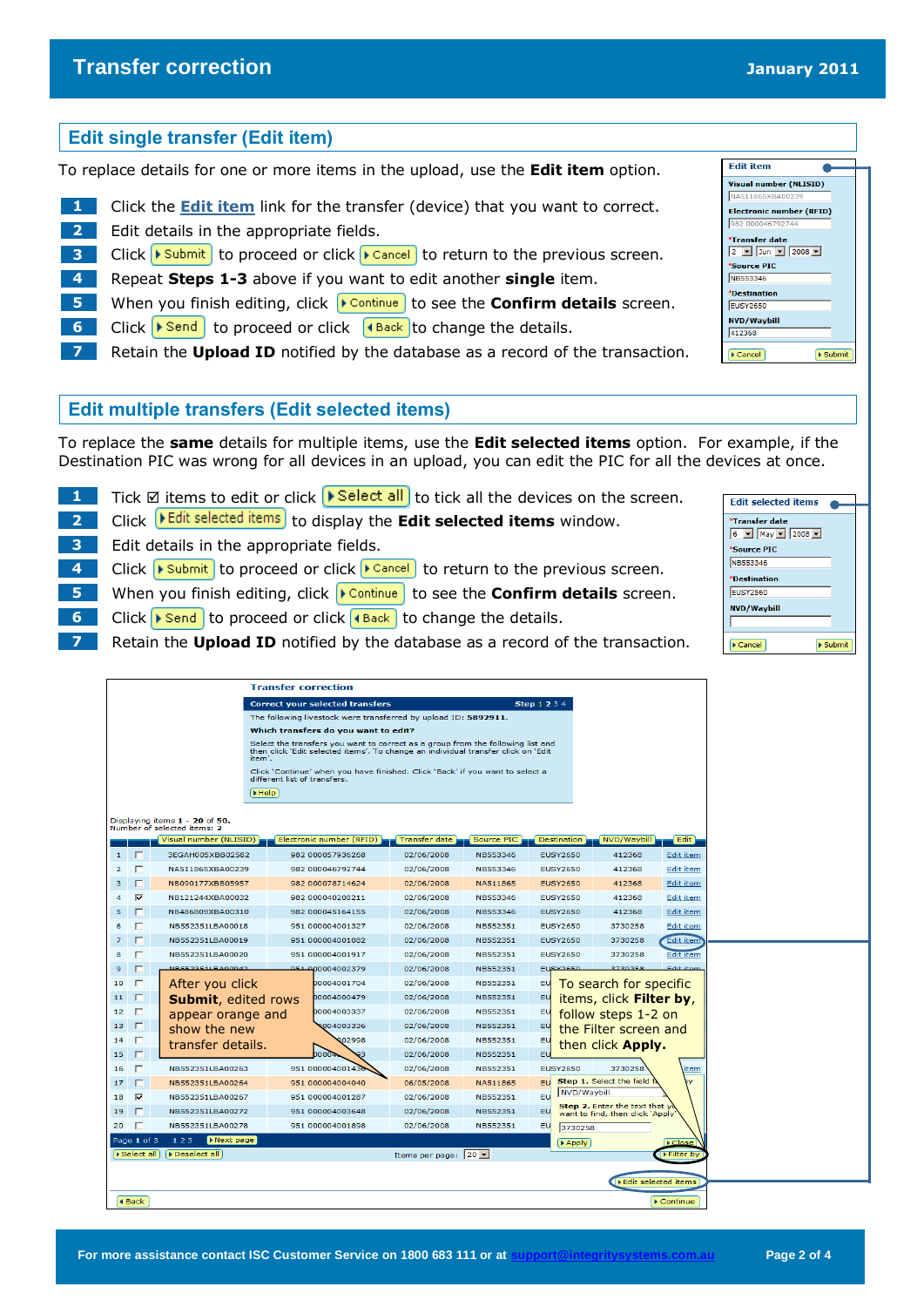# **Transfer correction** *January 2011*

 $\overline{2}$ 

### **Remove one or more transfers in an upload**

If you transferred devices (or mobs of cattle) by mistake, and your transfers were the most recent ones recorded for those animals, you can remove one or more of the transfers for an **upload ID**.

1 Check that this screen shows the correct **upload ID** for which you want to remove transfers.  $\bullet$ 

**2** Tick **Ø** items to remove or click **▶ Select all** to select all items (devices) on the current screen.

**3** When you have selected all the items, click **Follo Follo See the Confirm details** screen.

|                 |                         |                                                                                                                                        | <b>Transfer correction</b>                                                                                                                                                                                                                        |                                                                    |                                                                             |                                                                                                                               |                   |
|-----------------|-------------------------|----------------------------------------------------------------------------------------------------------------------------------------|---------------------------------------------------------------------------------------------------------------------------------------------------------------------------------------------------------------------------------------------------|--------------------------------------------------------------------|-----------------------------------------------------------------------------|-------------------------------------------------------------------------------------------------------------------------------|-------------------|
|                 |                         |                                                                                                                                        | <b>Choose your cattle</b>                                                                                                                                                                                                                         |                                                                    | <b>Step 1 2 3 4</b>                                                         |                                                                                                                               |                   |
|                 |                         |                                                                                                                                        | The following livestock were transferred by upload ID: 5892911.                                                                                                                                                                                   |                                                                    |                                                                             |                                                                                                                               |                   |
|                 |                         |                                                                                                                                        | Which transfers do you want to remove?                                                                                                                                                                                                            |                                                                    |                                                                             |                                                                                                                               |                   |
|                 |                         |                                                                                                                                        | Select the transfers by clicking in the check box ( $\vee$ ) in the first column. You<br>can also remove a tick by clicking on it. Click 'Continue' when you have<br>finished. Click 'Back' if you want to request a different list of transfers. |                                                                    |                                                                             |                                                                                                                               |                   |
|                 |                         | Help                                                                                                                                   |                                                                                                                                                                                                                                                   |                                                                    |                                                                             |                                                                                                                               |                   |
|                 |                         |                                                                                                                                        |                                                                                                                                                                                                                                                   |                                                                    |                                                                             |                                                                                                                               |                   |
|                 |                         | Displaying items 1 - 20 of 50.<br>Number of selected items: 3                                                                          |                                                                                                                                                                                                                                                   |                                                                    |                                                                             |                                                                                                                               |                   |
|                 |                         | Visual number (NLISID)                                                                                                                 | Electronic number (RFID)                                                                                                                                                                                                                          | <b>Transfer date</b>                                               | Source PIC                                                                  | <b>Destination</b>                                                                                                            | NVD/Waybill       |
| $\mathbf{1}$    | IП                      | 3EGAH005XBB02582                                                                                                                       | 982 000057936268                                                                                                                                                                                                                                  | 02/06/2008                                                         | NB553346                                                                    | <b>EUSY2650</b>                                                                                                               | 412368            |
| $\overline{2}$  | $\Box$                  | NA511865XBA00239                                                                                                                       | 982 000046792744                                                                                                                                                                                                                                  | 02/06/2008                                                         | NB553346                                                                    | <b>EUSY2650</b>                                                                                                               | 412368            |
| 3               | Г                       | NB090177XBB05957                                                                                                                       | 982 000078714624                                                                                                                                                                                                                                  | 02/06/2008                                                         | NB553346                                                                    | <b>EUSY2650</b>                                                                                                               | 412368            |
| 4               | п                       | NB121244XBA00032                                                                                                                       | 982 000040208211                                                                                                                                                                                                                                  | 02/06/2008                                                         | NB553346                                                                    | <b>EUSY2650</b>                                                                                                               | 412368            |
| 5<br>6          | л<br>⊽                  | NB486809XBA00310<br>NB552351LBA00018                                                                                                   | 982 000045164155<br>951 000004001327                                                                                                                                                                                                              | 02/06/2008<br>02/06/2008                                           | NB553346<br>NB552351                                                        | <b>EUSY2650</b><br><b>EUSY2650</b>                                                                                            | 412368<br>3730258 |
| 7               | $\overline{\mathbf{v}}$ | NB552351LBA00019                                                                                                                       | 951 000004001082                                                                                                                                                                                                                                  | 02/06/2008                                                         | NB552351                                                                    | <b>EUSY2650</b>                                                                                                               | 3730258           |
| 8               | $\overline{\mathbf{v}}$ | NB552351LBA00020                                                                                                                       | 951 000004001917                                                                                                                                                                                                                                  | 02/06/2008                                                         | NB552351                                                                    | <b>EUSY2650</b>                                                                                                               | 3730258           |
| 9               | Г                       | NB552351LBA00042                                                                                                                       | 951 000004002379                                                                                                                                                                                                                                  | 02/06/2008                                                         | NB552351                                                                    | <b>EUSY2650</b>                                                                                                               | 3730258           |
| 10              | FП                      | NB552351LBA00043                                                                                                                       | 951 000004001704                                                                                                                                                                                                                                  | 02/06/2008                                                         | NB552351                                                                    | <b>EUSY2650</b>                                                                                                               | 3730258           |
| 11              | $\Box$                  | NB552351LBA00047                                                                                                                       | 951 000004000479                                                                                                                                                                                                                                  | 02/06/2008                                                         | NB552351                                                                    | <b>EUSY2650</b>                                                                                                               | 3730258           |
| 12 <sub>1</sub> | п                       | NB552351LBA00048                                                                                                                       | 951 000004003337                                                                                                                                                                                                                                  | 02/06/2008                                                         | NB552351                                                                    | <b>EUSY2650</b>                                                                                                               | 3730258           |
| $17$ $\Box$     |                         | If there is more than one page of<br>items, select All Items per page if you<br>want to view the list on one page.<br>NB552351LBA00264 | 04040                                                                                                                                                                                                                                             | 02/06/2008<br>02/06/2008<br>02/06/2008<br>02/06/2008<br>02/06/2008 | <b>NB552</b><br><b>NB552</b><br><b>NB552</b><br><b>NB55</b><br><b>NB552</b> | To search for specific<br>items, click Filter by,<br>follow steps 1-2 on<br>the Filter screen and<br>then click <b>Apply.</b> |                   |
| $18$ $\Box$     |                         | NB552351LBA00267                                                                                                                       | 287                                                                                                                                                                                                                                               | 02/06/2008                                                         | <b>NB552</b>                                                                |                                                                                                                               |                   |
|                 |                         | <b>Next page means there</b><br>are more pages to view.                                                                                | 951 Oo<br>951 000004t                                                                                                                                                                                                                             | 02/06/2008<br>02/06/2008<br>$20 -$<br>120<br>page:                 | NB552351<br>NB552351                                                        | Step 2. Enter the te<br>want to find, then click<br>NB553346<br>Apply                                                         | <b>FFI</b>        |
|                 | ◀ Back                  |                                                                                                                                        |                                                                                                                                                                                                                                                   | 40                                                                 |                                                                             |                                                                                                                               | Continue          |
|                 |                         |                                                                                                                                        |                                                                                                                                                                                                                                                   | 60                                                                 |                                                                             |                                                                                                                               |                   |
|                 |                         |                                                                                                                                        |                                                                                                                                                                                                                                                   |                                                                    |                                                                             |                                                                                                                               |                   |
|                 |                         |                                                                                                                                        | Before you click <b>F</b> Send check the <b>Confirm details</b> screen carefully.                                                                                                                                                                 |                                                                    |                                                                             |                                                                                                                               |                   |
|                 |                         |                                                                                                                                        | Note: If the transfers you are about to remove are not the correct ones,<br>click $\left  \leftarrow \right $ to return to the previous screen and amend the details.                                                                             |                                                                    |                                                                             |                                                                                                                               |                   |
|                 |                         |                                                                                                                                        | Retain the <b>Upload ID</b> notified by the database as a record of the transaction.                                                                                                                                                              |                                                                    |                                                                             |                                                                                                                               |                   |
|                 |                         | <b>Transfer correction</b>                                                                                                             |                                                                                                                                                                                                                                                   |                                                                    |                                                                             |                                                                                                                               |                   |



authority can correct a mistake.